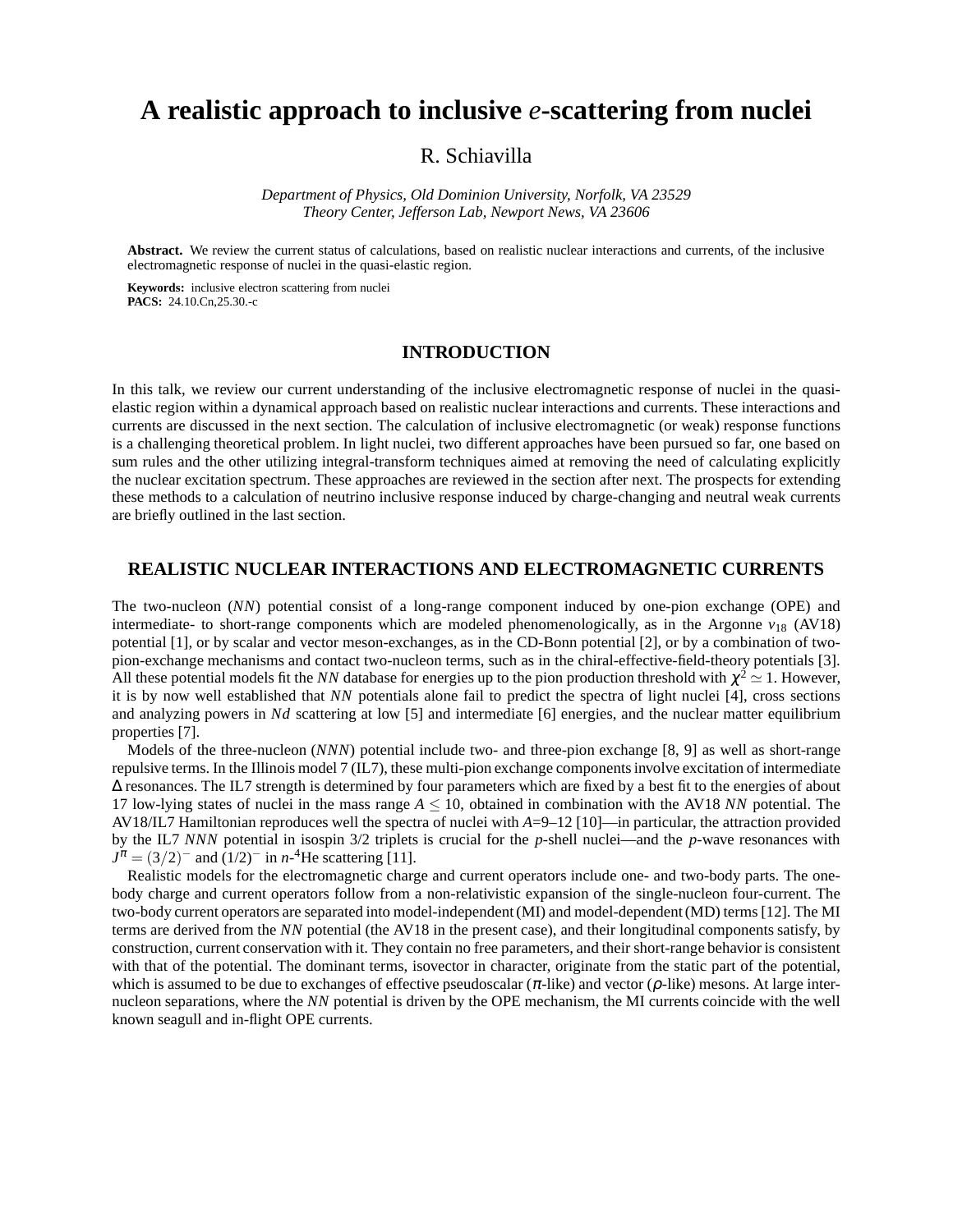The MD currents are purely transverse, and unconstrained by current conservation. The dominant term is associated with excitation of intermediate ∆ isobars [13]. Additional (and numerically small) MD currents arise from the isoscalar  $\rho \pi \gamma$  and isovector  $\omega \pi \gamma$  transition mechanisms. These MI and MD currents have been shown to reproduce satisfactorily a variety of nuclear properties and reactions, including magnetic moments of, and *M*1 transitions between, lowlying states of light nuclei [14], the trinucleon magnetic form factors [12], and radiative captures in the few-nucleon systems [15].

The two-body charge operators represent relativistic corrections: they vanish at zero momentum transfer because of charge conservation; they also vanish in the static limit. The leading term is due to OPE, and is derived from an analysis of the virtual pion photo-production amplitude. Additional (and numerically small) contributions arise from exchange of vector mesons and  $\rho \pi \gamma$  and  $\omega \pi \gamma$  mechanisms. These two-body charge operators, in particular the OPE one, are essential for reproducing the observed charge form factors of the hydrogen and helium isotopes (see Ref. [16] and references therein).

## **APPROACHES TO INCLUSIVE SCATTERING**

Two response functions characterize inclusive  $(e, e')$  scattering, defined as

$$
R_{\alpha}(q,\omega)=\sum_{f\neq 0}\delta(\omega+E_0-E_f)\mid \langle f\mid O_{\alpha}(\mathbf{q})\mid 0\rangle\mid^2,
$$

where  $|0\rangle$  and  $|f\rangle$  denote, respectively, the initial and final nuclear states of energies  $E_0$  and  $E_f$ ,  $\omega$  and  $\mathbf{q}$  are the electron energy and momentum transfers, and  $O_\alpha(\mathbf{q})$  is either the nuclear charge ( $\alpha = L$ ) or current ( $\alpha = T$ ) operator. Major complications in their calculation arise in consequence of the need of, and technical difficulties associated with, providing an accurate description of the initial bound- and final scattering-state wave functions, based on realistic interactions. These complications can be avoided, at least in part, either by studying integral properties of the response functions—i.e., longitudinal and transverse sum rules—or by using integral transform techniques of the type

$$
E(q,\tau) = \int_0^\infty \mathrm{d}\omega K(\tau,\omega) R(q,\omega) ,
$$

which for a suitable choice of kernel—for example, Laplace [17] or Lorentz (see Ref. [18] and references therein) allows the use of closure over  $| f \rangle$ , thus removing the need of explicitly calculating the nuclear excitation spectrum. While in principle exact, both these approaches have drawbacks.

#### **Sum rules**

Longitudinal (Coulomb) and transverse sum rules can be expressed as ground-state expectation values of the charge and current operators:

$$
S_{\alpha}(q) = C_{\alpha} \int_{\omega_{\text{th}}^{+}}^{\infty} \mathrm{d}\omega \, \frac{R_{\alpha}(q,\omega)}{G_{Ep}^{2}(q,\omega)} = C_{\alpha} \left[ \langle 0 \, | \, O_{\alpha}^{\dagger}(\mathbf{q}) \, O_{\alpha}(\mathbf{q}) \, | 0 \rangle - | \, \langle 0 \, | \, O_{\alpha}(\mathbf{q}) \, | 0 \rangle \, |^{2} \right] \; ,
$$

where it is understood that the charge and current operators  $O_\alpha(q)$  have been divided by the proton electric form factor  $G_{E,p}$ , and the  $C_{\alpha}$  are normalization constants such that, in the limit  $q \to \infty$  and under the approximation that only one-body terms are retained in  $O_{\alpha}(\mathbf{q})$ , then  $S_{\alpha}(q \to \infty) = 1$  [19].

The longitudinal and transverse sum rules defined above (as well as energy-weighted ones) have been calculated exactly with quantum Monte Carlo techniques in *A* = 2–6 nuclei [19, 20, 21]. However, direct comparison between these and the experimentally extracted sum rules cannot be made unambiguously for two reasons. First, the experimental determination of the sum rules requires measuring the associated response functions over the whole energy transfer, from threshold to ∞. Inclusive electron scattering only allows access to the space-like region of the four momentum transfer  $\omega < q$ . Therefore, for a meaningful comparison between theory and experiment one needs to estimate the strength outside the region covered by experiment, either by extrapolating the data or by parametrizing the high energy tail and using energy-weighted sum rules to constrain it.

The second reason that makes the direct comparison between theoretical and "experimental" sum rules difficult lies in the inherent inadequacy of the present theoretical model for the nuclear electromagnetic current, in particular, its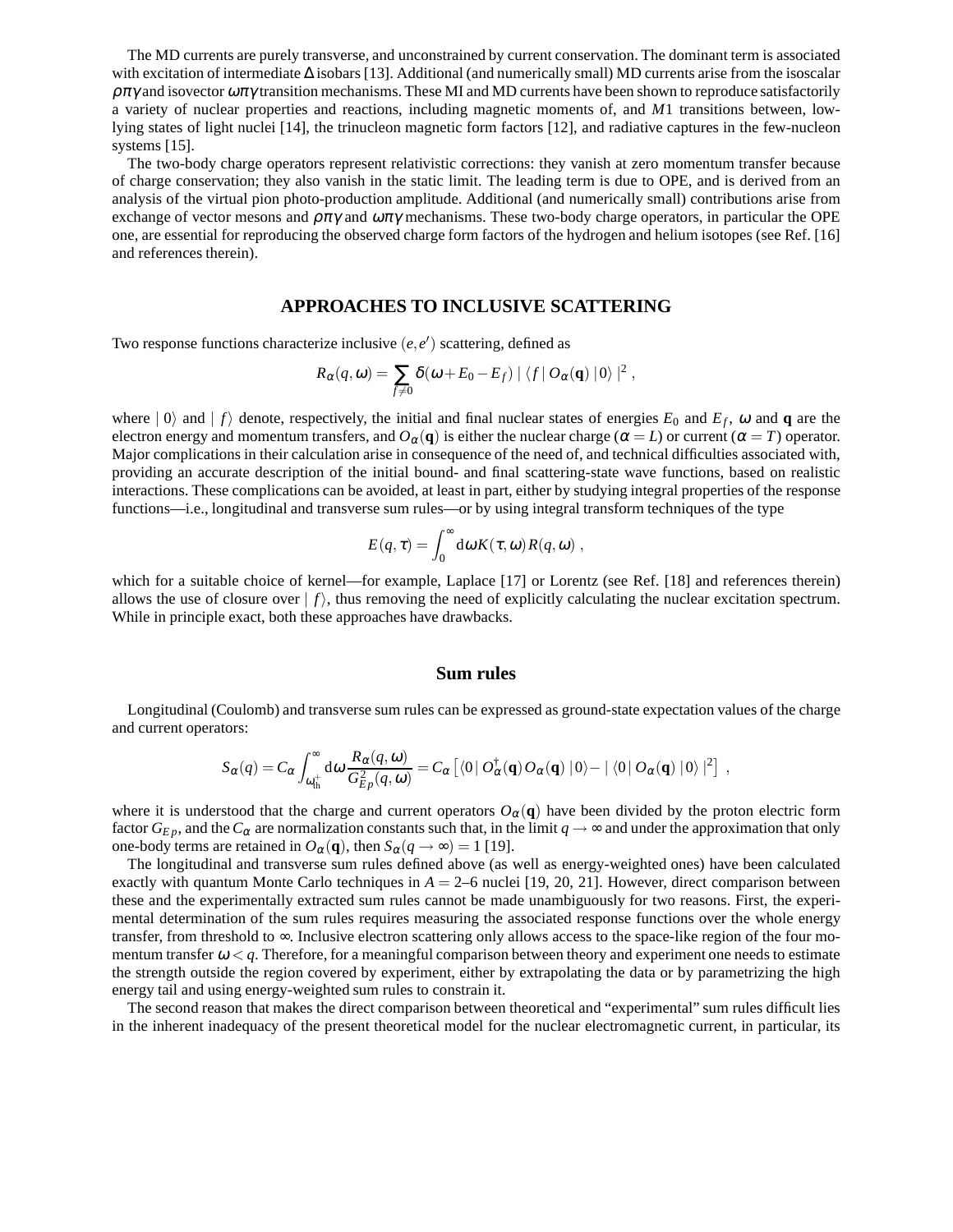lack of explicit pion production mechanisms. The latter mostly affect the transverse response and make the ∆ peak outside the boundary of applicability of the present theory. However, the charge and current operator discussed in the previous section provide a realistic and quantitative description of the longitudinal and transverse response function in the quasi-elastic peak region, where nucleon and virtual pion degrees of freedom are dominant.

Experimental Coulomb sum rules in the few-nucleon systems are in good agreement with data (after inclusion of tail contributions), as shown in Fig. 1 [21]. Contributionsfrom two-body terms and one-body relativistic correctionsin the charge operator play a minor role in the momentum transfer range covered by experiment. However, the situation in reference to the Coulomb sum of medium- and heavy-weight nuclei is still controversial, that is, the question of whether the longitudinal response in these systems is quenched or not is yet to be resolved satisfactorily.



**FIGURE 1.** The longitudinal (Coulomb) sum rule in the *A*=2–4 nuclei: theory (solid lines) versus experiment (solid circles with error bars); circles without error bars do not include tail corrections.

The ratios of transverse to longitudinal sum rules in the *A* = 3–6 nuclei are shown in Fig. 2. The transverse sum rule is substantially increased by two-body current contributions. One interesting feature of the resulting enhancement is that it increases, for fixed q, in going from  $A = 3$  to 4, and decreases from  $A = 4$  to 6. It has been shown in Ref. [19] that the excess transverse strength, defined as  $\Delta S_T(q) = S_T(q) - S_T(q; 1b)$  and where the label "1b" means one-body, is proportional to



**FIGURE 2.** The ratio of transverse to longitudinal sum rules, obtained with one-body only and one- plus two-body terms in the charge and current operators, as function of the momentum transfer in  ${}^{3}He$ ,  ${}^{4}He$ , and  ${}^{6}Li$  (left panel) or as function of mass number for  $q = 300, 400$ , and 500 MeV/c (right panel).

$$
\Delta S_T^A(q) \simeq C_T \int_0^\infty dx \, \text{tr}\left[ F(x;q) \, \rho^A(x;pn) \right]_{\sigma\tau} \, .
$$

Here *F* is a complicated matrix in the two-nucleon spin-isospin space depending on the current operators, and  $\rho^A$  is the *pn* density matrix in this space as function of the relative distance, a quantity strongly affected by central and tensor correlations induced by the repulsive core at short range and OPE component at long range of the *NN* potential. Thus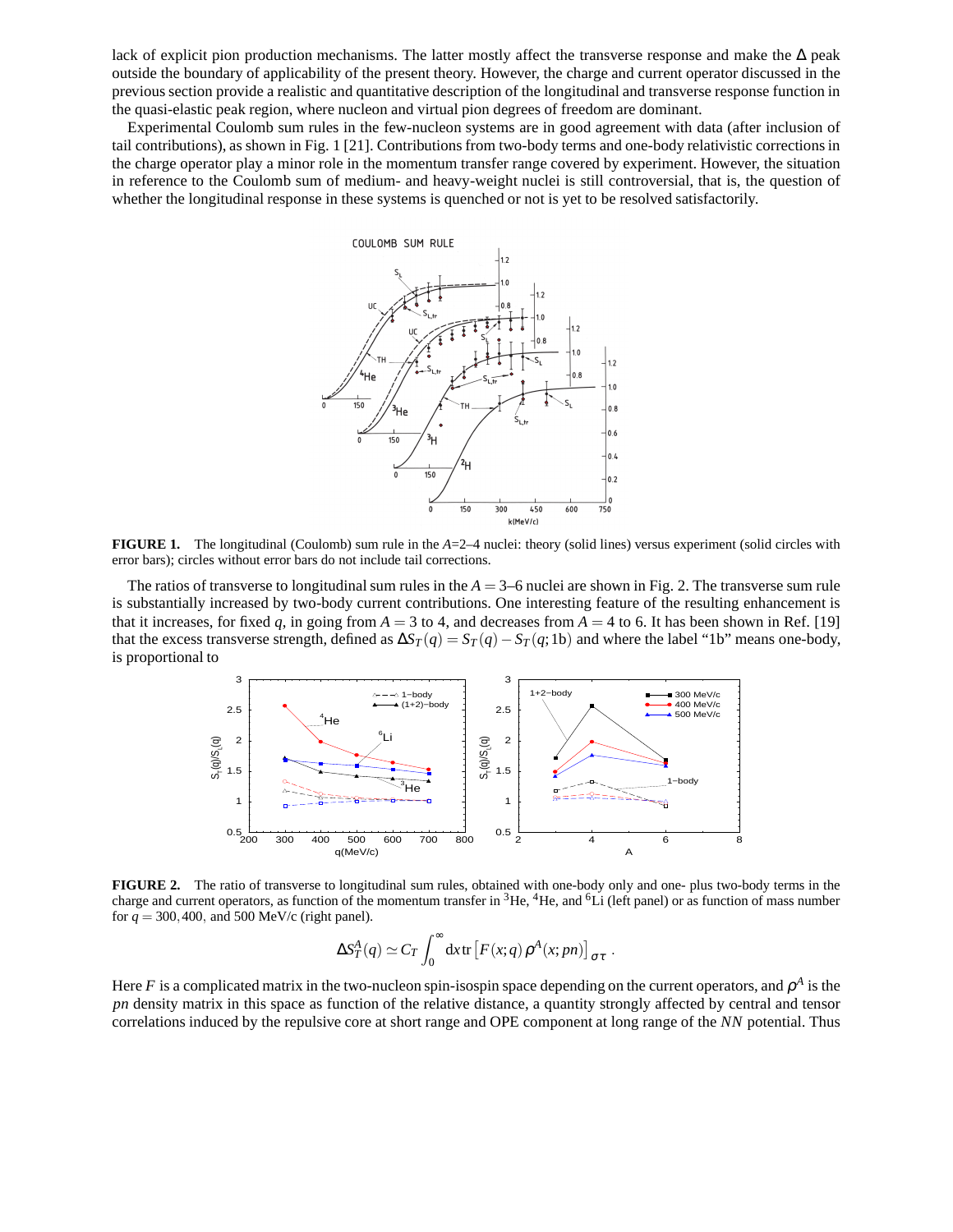the transverse enhancement is primarily due to *pn* pairs, which can be in isospin  $T = 0$  and  $T = 1$ . It is known [22] that these densities scale as

$$
\rho^A(x;pn, T=0) \simeq R_A \rho^d(x)
$$

and similarly for  $T = 1$  pn pairs with  $\rho^d \to \rho^{qb}$ , where the label d and qb denote, respectively, the deuteron and <sup>1</sup>S<sub>0</sub> quasi-bound states. The scaling factors for  $T = 0$  and 1 *pn* pairs have been calculated in light nuclei, and have been found to be close to each other, with  $R_A = 2.0, 4.7$ , and  $6.3$  in <sup>3</sup>He, <sup>4</sup>He, and <sup>6</sup>Li, respectively. The calculated excess transverse strength is consistent with that expected on the basis of the scaling behavior above [19]. Furthermore, the analysis above suggests that two-body currents may enhance significantly the transverse response function in the quasi-elastic region.

#### **Euclidean response functions**

The Euclidean response functions are defined as

$$
\widetilde{E}_{\alpha}(q,\tau) = \int_{\omega_{\text{th}}^+}^{\infty} d\omega \, \text{e}^{-\tau(\omega - E_0)} \, \frac{R_{\alpha}(q,\omega)}{G_{E\rho}^2(q,\omega)} = \langle 0 \, | \, O_{\alpha}^{\dagger}(\mathbf{q}) \text{e}^{-\tau(H - E_0)} O_{\alpha}(\mathbf{q}) \, | \, 0 \rangle - \text{(elastic term)}
$$

and represent weighted sums of  $R_{\alpha}(q,\omega)$ . At  $\tau = 0$  they correspond to the sum rules discussed in the previous section, while their derivatives evaluated at  $\tau = 0$  correspond to energy-weighted sum rules. Below we present results for the scaled Euclidean responses  $E(q, \tau) = \exp(q^2 \tau/(2m)) \widetilde{E}(q, \tau)$ —inclusion of this factor removes the trivial energy dependence obtained from scattering off an isolated (non-relativistic) nucleon. The longitudinal and transverse Euclidean responses are, respectively, *Z* and  $Z\mu_p^2 + (A - Z)\mu_n^2$  for a collection of *A* non-interacting nucleons, *Z* of which are protons ( $\mu_p$  and  $\mu_n$  are the proton and neutron magnetic moments).

The main advantage of formulating the Euclidean response is that it can be calculated exactly using Green's function or path-integral Monte Carlo techniques, including both final state interactions and two-body components in the nuclear charge and current operators [17]. The calculated longitudinal and transverse Euclidean response functions



**FIGURE 3.** The Euclidean longitudinal and transverse response functions in <sup>4</sup>He, obtained with one-body only (curve labelled IA) and one- plus two-body (curve labelled Full) terms in the charge and current operators, are compared to experiment.

of <sup>4</sup>He are displayed in Fig. 3 [19]. The experimental ones are obtained by Laplace-transforming the data, since a direct numerical inversion of  $E(q, \tau)$  is not possible due to the ill-posed nature of such a problem. In order not to include too much of the tail of the  $\Delta$  resonance, the integration has been carried out up to the energy loss  $\omega$  where the transverse response starts to increase significantly with <sup>ω</sup>. Since for the transverse Euclidean response at very small <sup>τ</sup> the tail of the ∆ peak nevertheless plays a role, the experimental response in this region is indicated by a dashed line only, and should not be compared to theoretical calculations. However, as  $\tau$  increases beyond  $\tau \simeq 0.01 \text{ MeV}^{-1}$ , the Euclidean response probes strength in the quasi-elastic peak region. At  $\tau > 0.03 \text{ MeV}^{-1}$ , contributions to  $E(q, \tau)$ from this region is strongly suppressed, and the Euclidean response is mostly sensitive to strength at threshold, which is poorly measured. The large enhancement of the transverse response between (0.01  $\leq \tau \leq 0.03$ ) MeV<sup>-1</sup> due to two-body terms in the current operator should be noted.